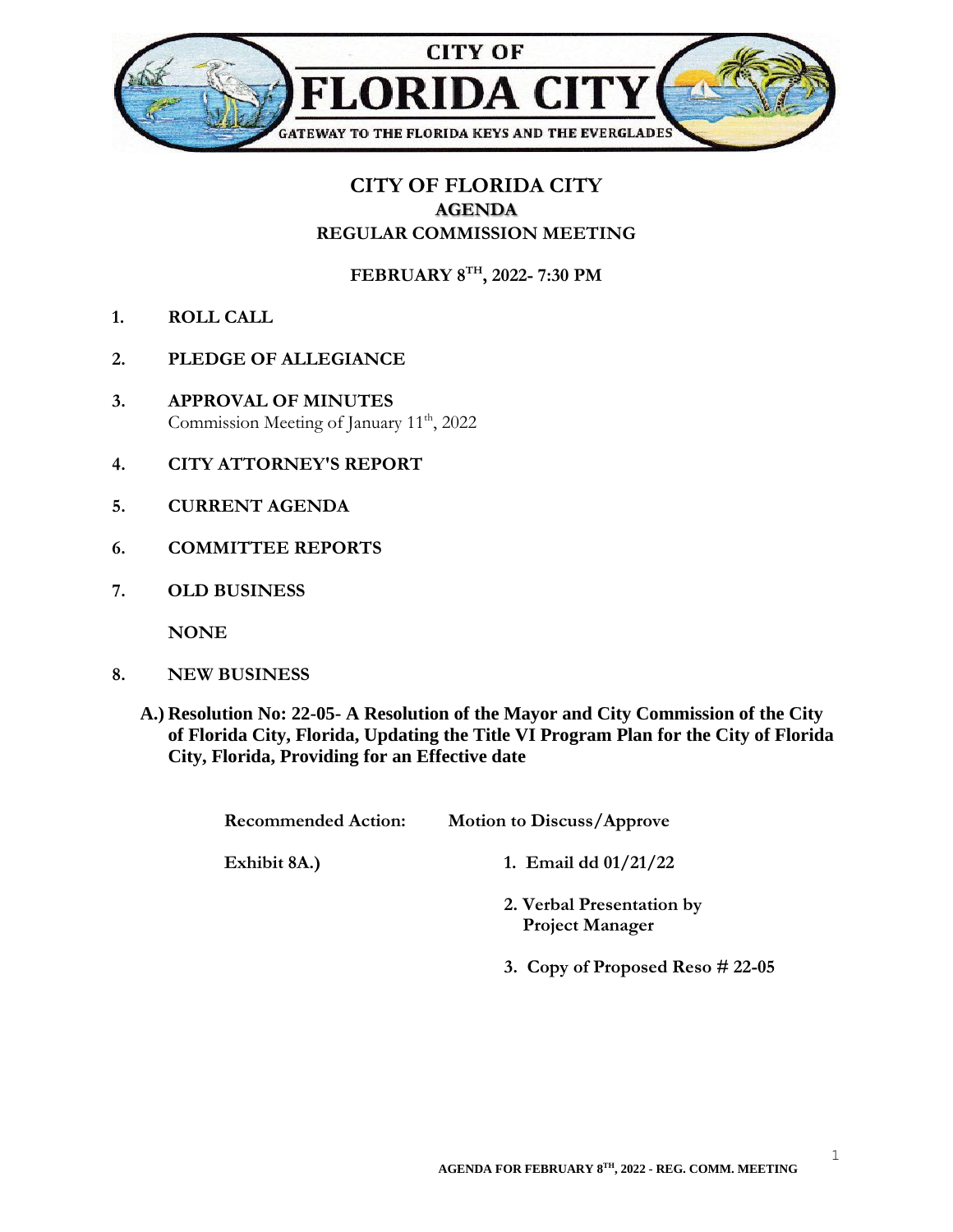**B.) Resolution No: 22-03: A Resolution of the Mayor and the City Commission of the City of Florida City, Florida, Authorizing the expenditure of FY 2021/2022 FIBRS Implementation Assistance Program Support for Local Law Enforcement Agencies for the amount of \$70,660**

| <b>Recommended Action:</b> | <b>Motion to Discuss/Approve</b>         |
|----------------------------|------------------------------------------|
| Exhibit 8B.)               | 1. Memo from Chief Taylor dd $01/31/22$  |
|                            | 2. Verbal Presentation by Evelin Simpson |
|                            | 3. Copy of Proposed Reso $\#$ 22-03      |
|                            | 4. Attachments                           |

**C.) Resolution No: 22-06: A Resolution of the Mayor and the Commission of the City of Florida City, Florida, Approving a contract with Clark Rehabilitation Associates, Inc. for CDBG Grant Administration Services for Phase 2 of the Florida City Canal Project in an amount not to exceed \$420,000.00, to be funded by the Florida Department of Economic Opportunity (FDEO) Through CDBG-MIT Grant IR022, and Authorizing the Mayor to Execute Contract Documents With Clark Rehabilitation Associates, Inc. Subject to the Approval of FDEO, Providing for an effective date** 

| <b>Recommended Action:</b> | <b>Motion to Discuss/Approve</b>    |
|----------------------------|-------------------------------------|
| Exhibit 8C.)               | 1. Copy of Proposed Reso $\#$ 22-06 |
|                            | 2. Verbal Presentation by CRA Dir.  |
|                            | 3. Copy of Subrecipient Agreement   |

**D.)Resolution No: 22-07: A Resolution of the Mayor and Commission of the City of Florida City, Florida, Approving a Contract with EAC Consulting, Inc. for Engineering Services for Phase 2 Of the Florida City Canal Project in an amount not to exceed \$2,259,756.11, to be funded by the Florida Department of Economic Opportunity (FDEO) Through CDBG-MIT IR022, and Authorizing the Mayor to execute contract documents with EAC Consulting subject to the approval of FDEO;** 

| execute contract documents with EAC Consulting subject to the approval of FDI<br>Providing for an effective date |                                     |  |
|------------------------------------------------------------------------------------------------------------------|-------------------------------------|--|
|                                                                                                                  |                                     |  |
| Exhibit 8D.)                                                                                                     | 1. Copy of Proposed Reso $\#$ 22-07 |  |
|                                                                                                                  | 2. Verbal Presentation by CRA Dir.  |  |
|                                                                                                                  | 3. Copy of Fee Proposal from EAC.   |  |